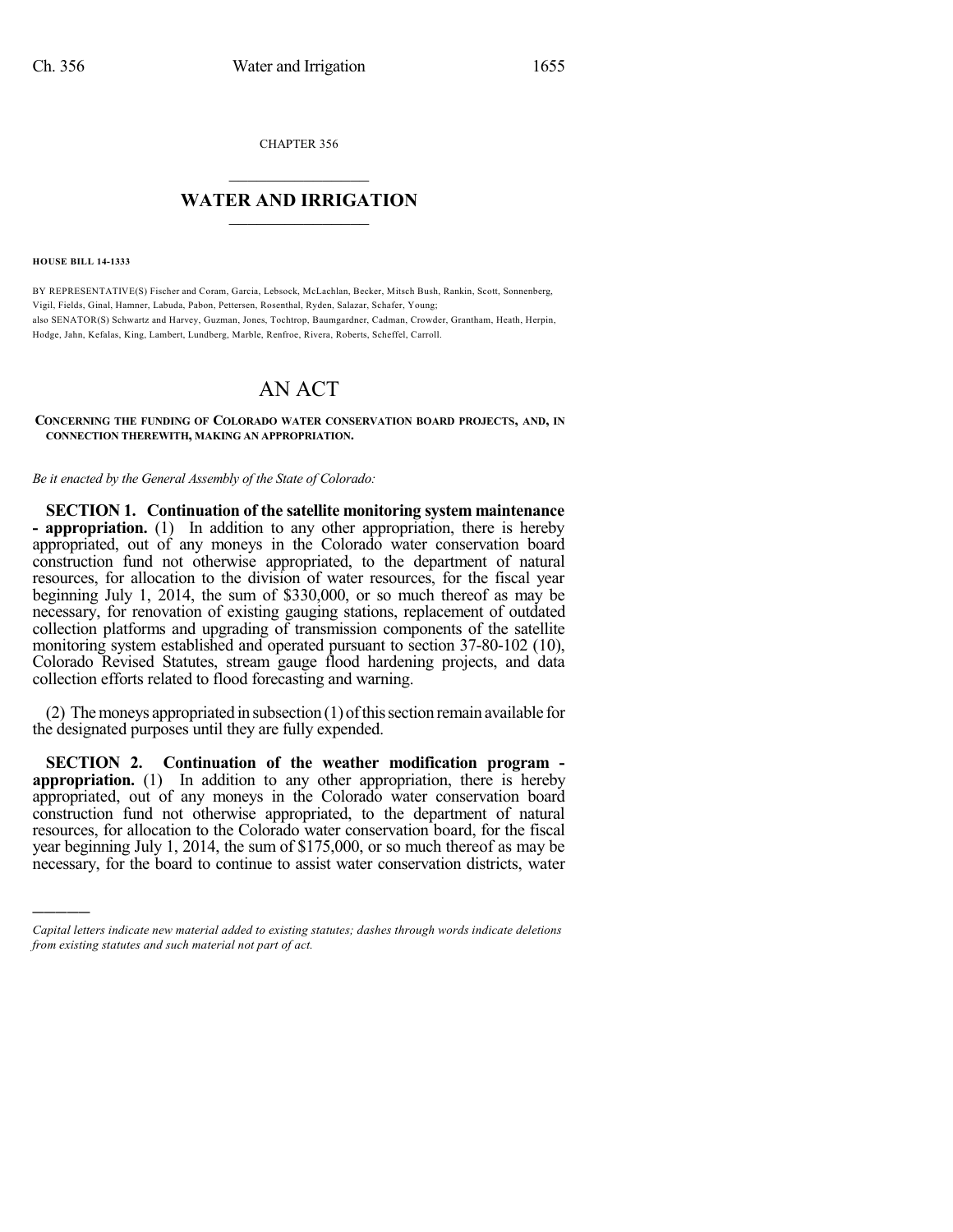1656 Water and Irrigation Ch. 356

conservancy districts, and other water providers and their fiscal agents with the development of cloud seeding programs that provide benefits to recreation, streams, and reservoirs through snowpack enhancement.

(2) The moneys appropriated in subsection  $(1)$  of this section remain available for the designated purposes until they are fully expended.

**SECTION 3. Continuation of the Colorado floodplain map modernization program - appropriation.** (1) In addition to any other appropriation, there is hereby appropriated, out of any moneys in the Colorado water conservation board construction fund not otherwise appropriated, to the department of natural resources, for allocation to the Colorado water conservation board, for the fiscal year beginning July 1, 2014, the sum of \$500,000, or so much thereof as may be necessary, for the board to continue to assist with the preparation of revised and improved floodplain studies and maps for communities throughout Colorado and participate in federally sponsored floodplain map modernization activities.

(2) The moneys appropriated in subsection  $(1)$  of this section remain available for the designated purposes until they are fully expended.

**SECTION 4. Continuation of the watershed restoration program appropriation.** (1) In addition to any other appropriation, there is hereby appropriated, out of any moneys in the Colorado water conservation board construction fund not otherwise appropriated, to the department of natural resources, for allocation to the Colorado water conservation board, for the fiscal year beginning July 1, 2014, the sum of \$500,000, or so much thereof as may be necessary, for the board to continue to provide planning and engineering studies, including implementation measures, to address technical needs for watershed restoration and flood mitigation projects throughout the state.

(2) The moneys appropriated in subsection  $(1)$  of this section remain available for the designated purposes until they are fully expended.

**SECTION 5. Restoration of the balance of the flood and drought response** fund - transfer. On July 1, 2014, the state treasurer shall transfer a total of \$500,000, or so much thereof as may be necessary, from the unreserved cash in the Colorado water conservation board construction fund to the flood and drought response fund created in section 37-60-123.2, Colorado Revised Statutes, in order to restore the unencumbered balance in the flood and drought response fund to \$500,000.

**SECTION 6. Decision support system operation and maintenance appropriation.** (1) In addition to any other appropriation, there is hereby appropriated, out of any moneys in the Colorado water conservation board construction fund not otherwise appropriated, to the department of natural resources, for allocation to the Colorado water conservation board, for the fiscal year beginning July 1, 2014, the sum of \$200,000, or so much thereof as may be necessary, for the board to continue financing the operations and maintenance of the Colorado decision support system.

(2) The moneys appropriated in subsection  $(1)$  of this section remain available for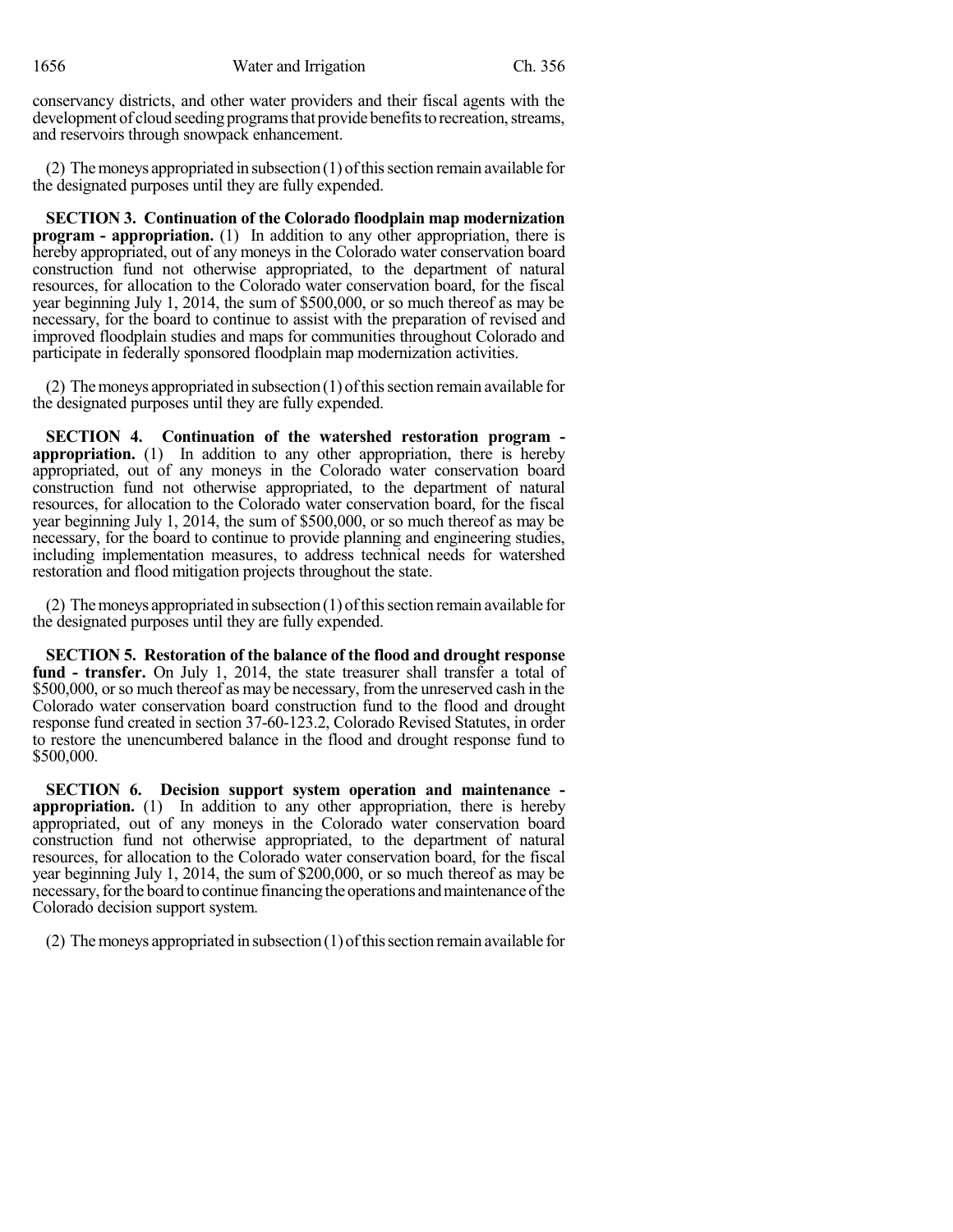the designated purposes until they are fully expended.

**SECTION 7. Arkansas river decisionsupportsystem- appropriation.**(1) In addition to any other appropriation, there is hereby appropriated, out of any moneys in the Colorado water conservation board construction fund not otherwise appropriated, to the department of natural resources, for allocation to the Colorado water conservation board, for the fiscal year beginning July 1, 2014, the sum of \$500,000, or so much thereof as may be necessary, for the board to continue implementation of the Arkansas river decision support system (ArkDSS) as identified in the ArkDSS feasibility study completed in December 2011. Continued implementation at this stage will include primary data collection and data compilation.

(2) The moneys appropriated in subsection  $(1)$  of this section remain available for the designated purposes until the project is completed.

**SECTION 8. South Platte basin groundwater level data collection and analysis- appropriation.**(1) In addition to anyother appropriation, there is hereby appropriated, out of any moneys in the Colorado water conservation board construction fund not otherwise appropriated, to the department of natural resources, for allocation to the Colorado water conservation board, for the fiscal year beginning July 1, 2014, the sum of \$500,000, or so much thereof as may be necessary, for the board to continue the collection and analyzing of groundwater data along the South Platte river, to update the South Platte river decision support system model and make model enhancements, install instrumentation and monitoring devices, and construct test projects to evaluate cause and possible remediation of high groundwater levels in the South Platte basin.

(2) The moneys appropriated in subsection  $(1)$  of this section remain available for the designated purposes until the project is completed.

**SECTION 9. Gunnison basin irrigation system planning and optimization - appropriation.** (1) In addition to any other appropriation, there is hereby appropriated, out of any moneys in the Colorado water conservation board construction fund not otherwise appropriated, to the department of natural resources, for allocation to the Colorado water conservation board, for the fiscal year beginning July 1, 2014, the sum of \$250,000, or so much thereof as may be necessary, for the board to provide grants for engineering services to evaluate and design enhancements to nonfederal irrigation systems in a portion of the Gunnison basin, to allow owners of such systems to more effectively participate in the Colorado river basin salinity control program.

(2) The moneys appropriated in subsection  $(1)$  of this section remain available for the designated purposes until the project is completed.

**SECTION 10. Implementation of drought mitigation strategies appropriation.** (1) In addition to any other appropriation, there is hereby appropriated, out of any moneys in the Colorado water conservation board construction fund not otherwise appropriated, to the department of natural resources, for allocation to the Colorado water conservation board, for the fiscal year beginning July 1, 2014, the sum of \$100,000, or so much thereof as may be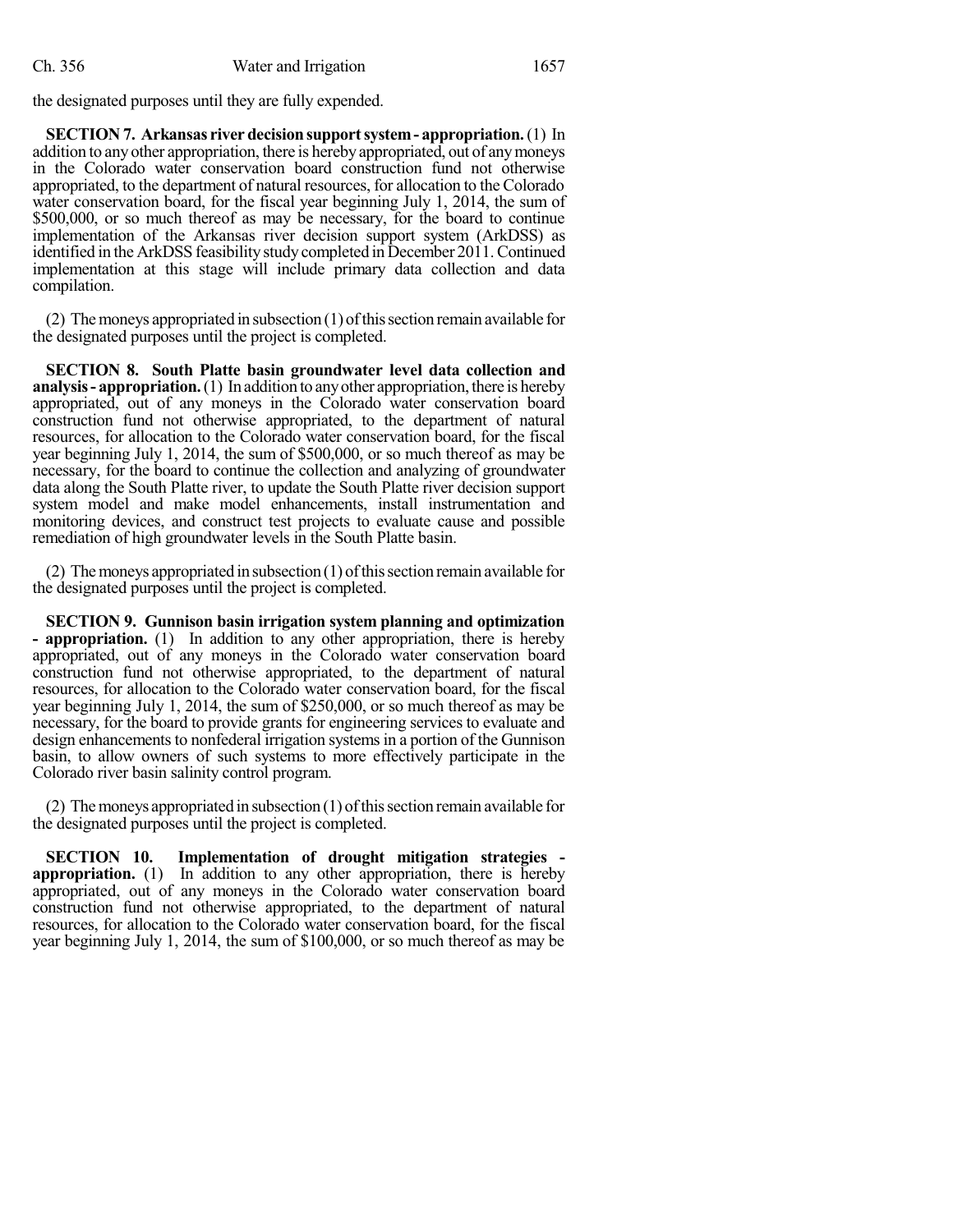necessary, for the board to implement recommended drought strategies or actions identified in the 2013 Colorado drought response and mitigation plan.

(2) The moneys appropriated in subsection  $(1)$  of this section remain available for the designated purposes until the project is completed.

**SECTION 11. Continuation of the alternative agriculture water transfer sustainability grant program - appropriation.** (1) In addition to any other appropriation, there is hereby appropriated, out of any moneys in the Colorado water conservation board construction fund not otherwise appropriated, to the department of natural resources, for allocation to the Colorado water conservation board, for the fiscal year beginning July 1, 2014, the sum of \$750,000, or so much thereof as may be necessary, for the board to continue to develop and implement a statewide competitive grant program to advance various agricultural transfer methods as alternatives to permanent agricultural dry-up, including interruptible water supply agreements, long-term agricultural land fallowing, water banks, reduced consumptive use through efficiency or cropping while maintaining historic return flows, and purchase by end users with leasebacks under defined conditions. Projects and programs in all drainage basins are eligible for funding.

(2) The moneys appropriated in subsection  $(1)$  of this section remain available for the designated purposes until they are fully expended.

**SECTION 12. Restoration of litigation fund cashbalance -transfer.** On July 1, 2014, the state treasurer shall transfer a total of \$1,200,000 from the unreserved cash in the Colorado water conservation board construction fund to the litigation fund created in section 37-60-121 (2.5), Colorado Revised Statutes, to continue litigation support for the board.

**SECTION 13. Long Hollow reservoir project - appropriation.** (1) In addition to any other appropriation, there is hereby appropriated, out of any moneys in the Colorado water conservation board construction fund not otherwise appropriated, to the department of natural resources, for allocation to the Colorado water conservation board, for the fiscal year beginning July 1, 2014, the sum of \$1,575,000, or so much thereof as may be necessary, for the board to make a grant to the Colorado water resource and power development authority for the construction of Long Hollow reservoir.

(2) The moneys appropriated in subsection  $(1)$  of this section remain available for the designated purposes until the project is completed.

**SECTION 14. Chatfield reallocation project loan authorization.** (1) Pursuant to sections  $39-29-109(2)(a)(I.5)$  and  $37-60-122(1)(b)$ , Colorado Revised Statutes, the Colorado water conservation board is hereby authorized to loan moneys from the severance tax perpetual base fund or the Colorado water conservation board construction fund to the following entitiesto enable themto purchase storage space in the Chatfield reallocation project:

| <b>Priority Borrower - Project</b>              | <b>Loan Amount</b> |
|-------------------------------------------------|--------------------|
| <b>Centennial Water and Sanitation District</b> | \$45,450,000.00    |
| Central Colorado Water Conservancy District     | 28,280,000.00      |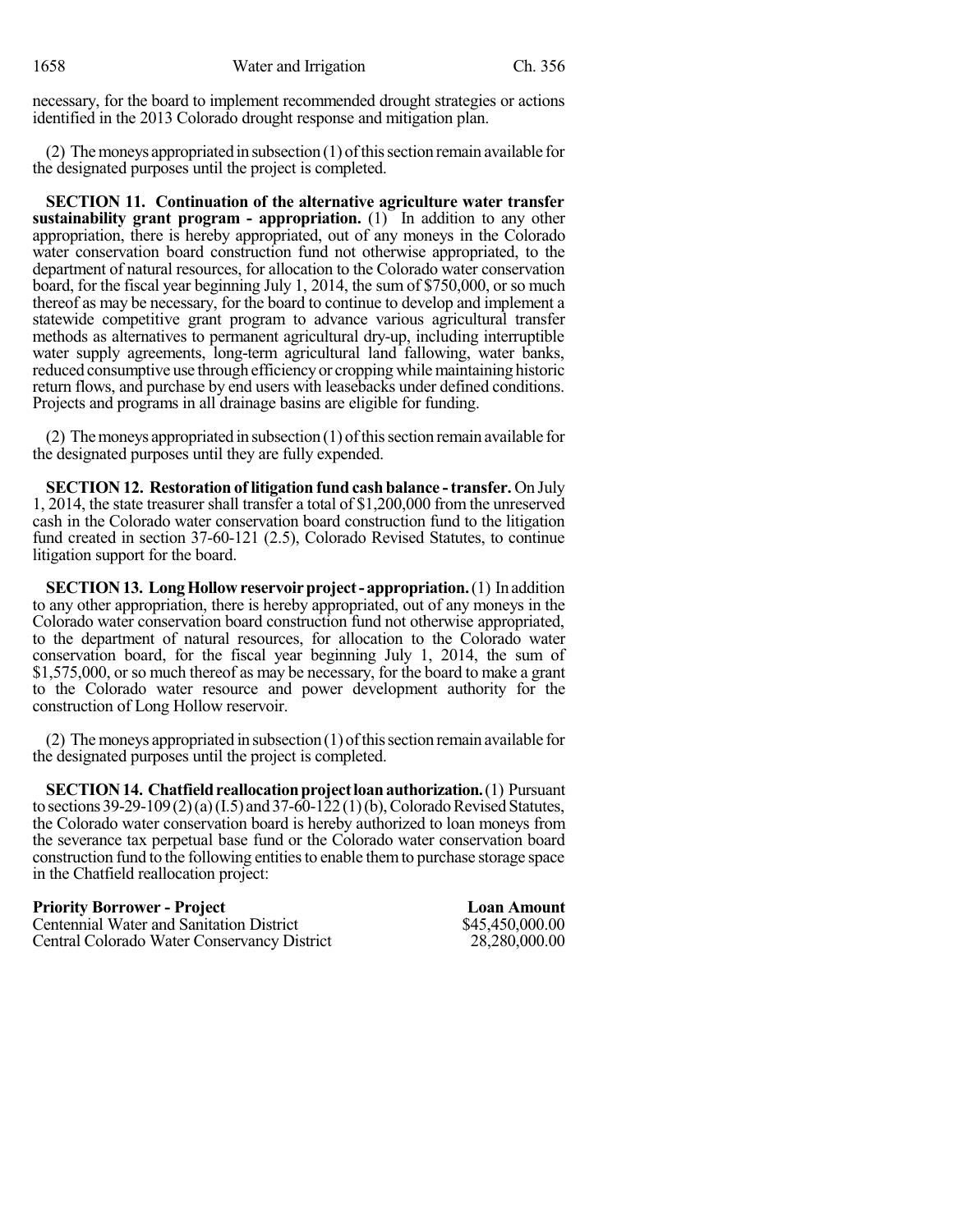| Ch. 356                                       | Water and Irrigation | 1659            |
|-----------------------------------------------|----------------------|-----------------|
| Castle Pines Metropolitan District            |                      | 5,050,000.00    |
| Castle Pine North Metropolitan District       |                      | 5,858,000.00    |
| Center of Colorado Water Conservancy District |                      | 606,000.00      |
| Mount Carbon Water and Sewer District         |                      | 2,525,000.00    |
| Total                                         |                      | \$87,769,000.00 |

(2) The Colorado water conservation board may make loans for the construction of the projects specified in subsection (1) of this section from such moneys as are or may become available to the severance tax perpetual base fund or the Colorado water conservation board construction fund. The loans must be in the amounts listed in subsection (1) of this section plus or minus such amounts, if any, as may be justified by reason of ordinary fluctuationsin construction costs asindicated by the engineering cost indices applicable to the types of construction required for each project or as may be justified by reason of change in the plans for a project due to differing or unforeseen site conditions, errors or omissions in the plans and specifications, changes instituted by regulatory agencies, or changes in material quantities beyond contract limits.

(3) Pursuant to section  $37-60-120(1)$ , Colorado Revised Statutes, the board shall require such terms and conditions in such contracts as will ensure repayment of funds made available by it. The board shall not disburse any moneys for any loan authorized by subsection  $(1)$  of this section unless and until it is satisfied, in its sole discretion, that the recipient of any such loan will be able to make repayment pursuant to the terms and conditions established by the board and by subsection (1) of this section.

**SECTION 15. Water infrastructure supply efficiency project loan authorization.** (1) Pursuant to sections  $39-29-109(2)$  (a) (I.5) and  $37-60-122$  (1) (b), Colorado Revised Statutes, the Colorado water conservation board is hereby authorized to loan moneys from the severance tax perpetual base fund or the Colorado water conservation board construction fund to the following entities to allow themto participate in and construct the water infrastructure supply efficiency (WISE) project:

| <b>Priority Borrower - Project</b>       | <b>Loan Amount</b> |
|------------------------------------------|--------------------|
| Cottonwood Water and Sanitation District | \$4,040,000.00     |
| Inverness Water and Sanitation District  | 5,050,000.00       |
| Parker Water and Sanitation District     | 12,120,000.00      |
| Pinery Water and Wastewater District     | 10,100,000.00      |
| Rangeview Metropolitan District          | 6,060,000.00       |
| Stonegate Village Metropolitan District  | 6,060,000.00       |
| Total                                    | \$43,430,000.00    |

(2) The Colorado water conservation board maymake loansfor the construction of the projects specified in subsection (1) of this section from such moneys as are or may become available to the severance tax perpetual base fund or the Colorado water conservation board construction fund. The loans must be in the amounts listed in subsection (1) of this section plus or minus such amounts, if any, as may be justified by reason of ordinary fluctuations in construction costs as indicated by the engineering cost indices applicable to the types of construction required for each project or as may be justified by reason of change in the plans for a project due to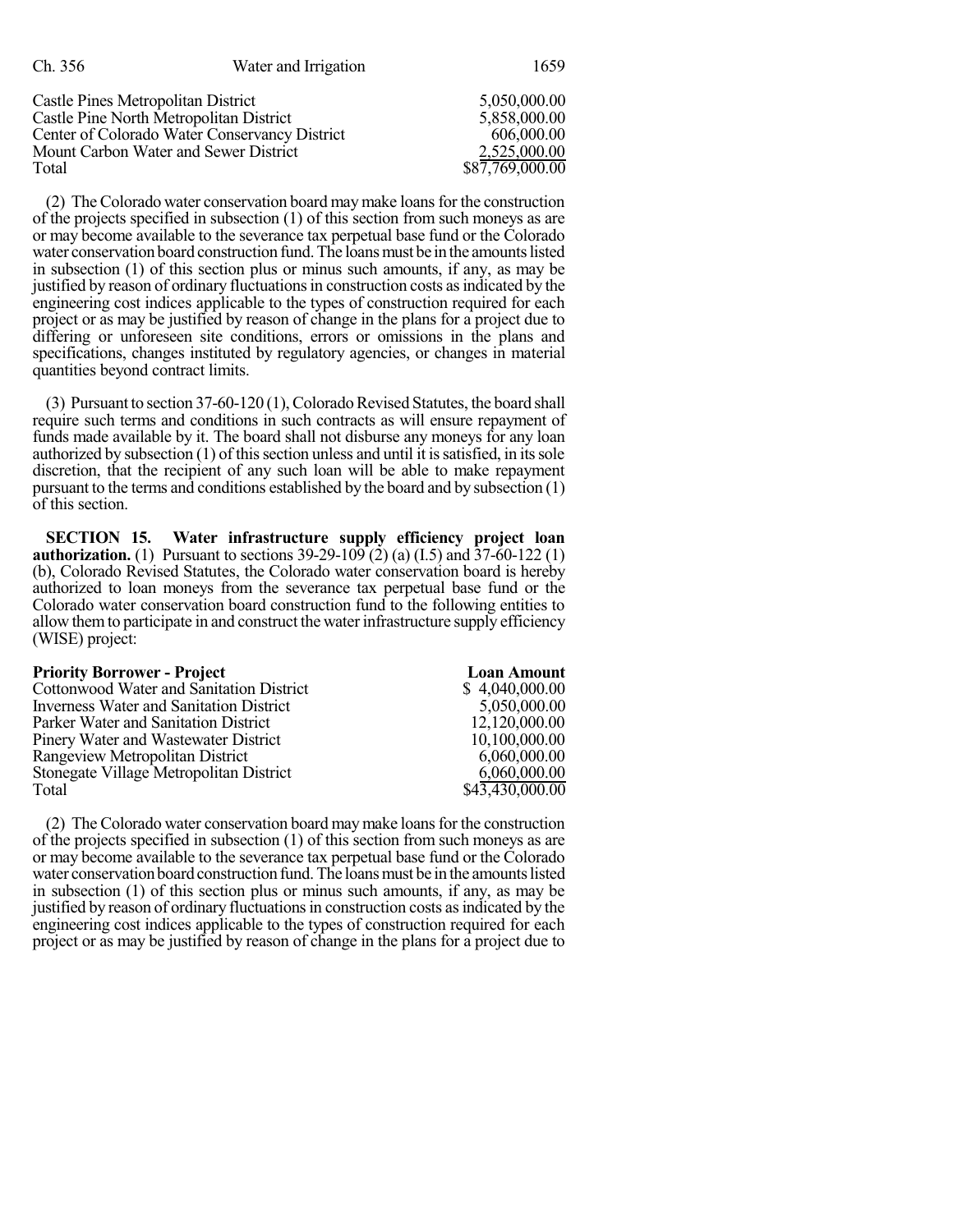differing or unforeseen site conditions, errors or omissions in the plans and specifications, changes instituted by regulatory agencies, or changes in material quantities beyond contract limits.

 $(3)$  Pursuant to section 37-60-120  $(1)$ , Colorado Revised Statutes, the board shall require such terms and conditions in such contracts as will ensure repayment of funds made available by it. The board shall not disburse any moneys for any loan authorized by subsection  $(1)$  of this section unless and until it is satisfied, in its sole discretion, that the recipient of any such loan will be able to make repayment pursuant to the terms and conditions established by the board and by subsection (1) of this section.

**SECTION 16.** In Colorado Revised Statutes, 39-29-109, **amend** (2) (a) (VIII) (B) and (2) (a) (XII) (B); and **add** (2) (a) (XIII) as follows:

**39-29-109. Severance tax trust fund - created - administration - distribution of moneys - repeal.** (2) State severance tax receipts shall be credited to the severance tax trust fund as provided in section 39-29-108. Except as otherwise set forth in section 39-29-109.5, all income derived fromthe deposit and investment of the moneys in the fund shall be credited to the fund. At the end of any fiscal year, all unexpended and unencumbered moneysin the fund remain therein and shall not be credited or transferred to the general fund or any other fund. All moneys in the fund are subject to appropriation by the general assembly for the following purposes:

(a) **The severance tax perpetual base fund.** (VIII) (B) Notwithstanding any other law, including section 24-30-1303, C.R.S., once sufficient funds have been appropriated to the board for such purposes, the department of natural resources, acting through the board, is authorized to enter into a contract or other agreement with the United States bureau of reclamation to acquire all or a portion of Colorado's allocation of water in the Animas-La Plata project. The authority to acquire such water includes the ability to contract with and allocate water to local entities and water providers; to receive and expend moneys PROCEEDS from entities in repayment THE SALE OR LEASE OF WATER AND LAND AND ANY OTHER ACTIVITIES THAT EFFECTUATE THE PURPOSE OF ACQUIRED PROJECT WATER; to undertake operations, maintenance, and replacement costs; to pay the costs ofstorage or other necessary expenses; and to otherwise implement the purposes of this sub-subparagraph (B) and utilize the water acquired. The board is also authorized to undertake such action as is necessary to lease, sublease, exchange, sell, assign, or otherwise effectuate the use of project water acquired under this subparagraph (VIII). THE STATE TREASURER SHALL CREDIT ALL PROCEEDS RECEIVED UNDER THIS SUB-SUBPARAGRAPH (B) AND THE INTEREST EARNED FROM INVESTMENTS OF THOSE PROCEEDS TO THE COLORADO WATER CONSERVATION BOARD CONSTRUCTION FUND CREATED IN SECTION 37-60-121 (1) (a), C.R.S., AND ALL SUCH MONEYS ARE CONTINUOUSLY APPROPRIATED AND REMAIN AVAILABLE FOR THE DESIGNATED PURPOSES UNTIL THEY ARE FULLY EXPENDED. In the event of a conflict between the application of state or federal law or rules, including chapter 3 of the state fiscal rules in existence as of June 7, 2010, federal laws and rules shall apply.

(XII) (B) This subparagraph (XII) is repealed, effective July 1,  $2014$  2016.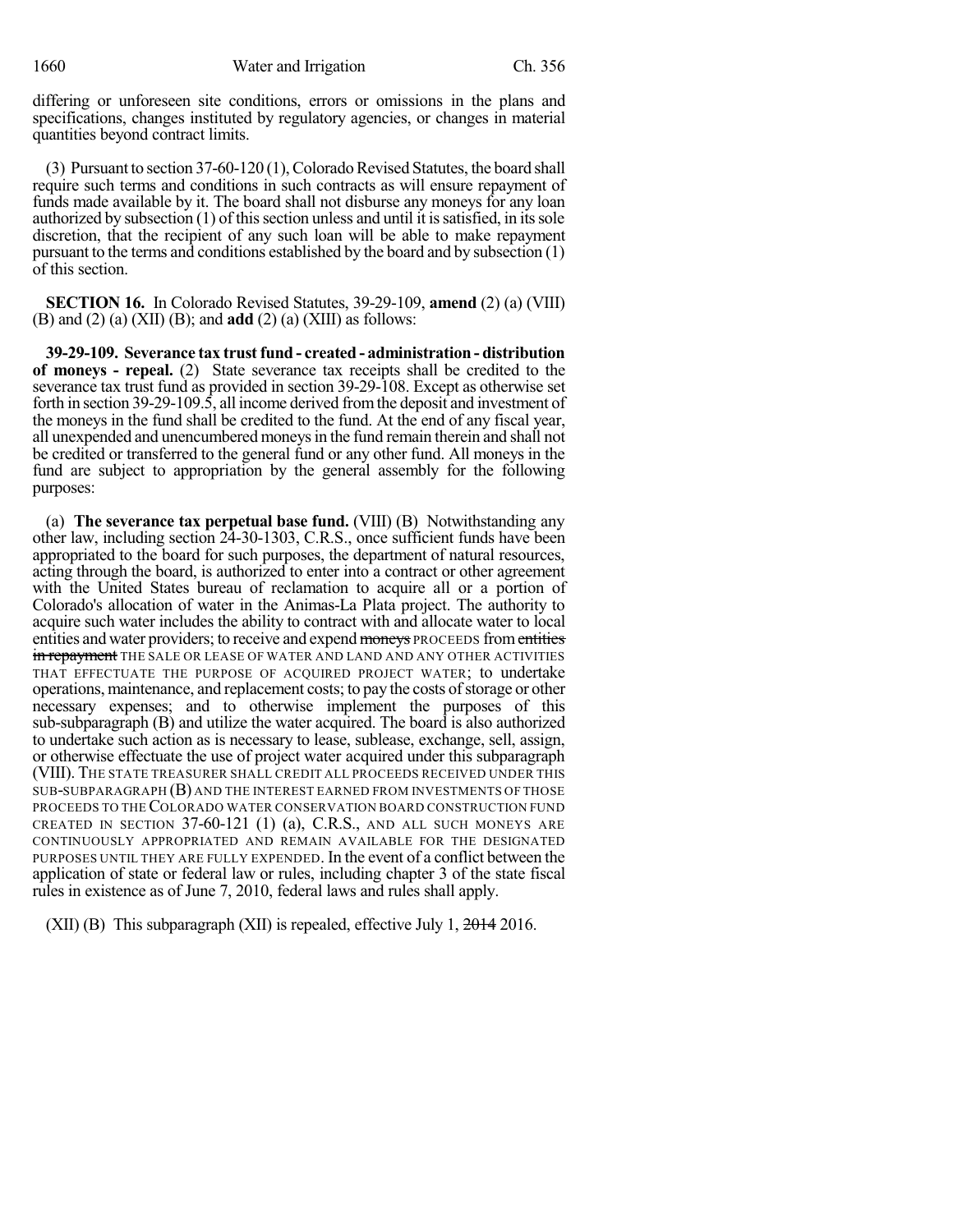## Ch. 356 Water and Irrigation 1661

(XIII) (A) NOTWITHSTANDING ANY PROVISION OF THIS PARAGRAPH (a) TO THE CONTRARY, ON JULY 1,2014,THE STATE TREASURER SHALL TRANSFER ONE MILLION FIVE HUNDRED SEVENTY-FIVE THOUSAND DOLLARS FROM THE SEVERANCE TAX PERPETUAL BASE FUND TO THE COLORADO WATER CONSERVATION BOARD CONSTRUCTION FUND CREATED IN SECTION 37-60-121 (1) (a), C.R.S., FOR USE BY THE COLORADO WATER CONSERVATION BOARD TO MAKE A GRANT TO THE COLORADO WATER RESOURCES AND POWER DEVELOPMENT AUTHORITY CREATED IN SECTION 37-95-104, C.R.S., FOR THE CONSTRUCTION OF LONG HOLLOW RESERVOIR.

(B) THIS SUBPARAGRAPH (XIII) IS REPEALED, EFFECTIVE SEPTEMBER 1, 2016.

**SECTION 17.** In Colorado Revised Statutes, 37-60-120.1, **amend** (2) as follows:

**37-60-120.1. Chatfield reservoir reallocation project - authority - repeal.** (2) The board is hereby authorized to act as an agent of the project parties to implement this section. Through an agency fund the board may collect and disburse money from any entity to implement the project and to meet the obligations contained in an intergovernmental agreement, project partnership agreement, or other contract, referred to in thissection as an "agreement", with the corps or other entity that is required to implement the project. Notwithstanding any other law, including section 24-30-1303, C.R.S., the board and the department of natural resources acting through its agencies shall have the authority to enter into any agreement with the corps or other entities, including consultants and contractors, that in the board's discretion is necessary to implement the project; however, sufficient funds shall have been made available to the board for such purposes. The authority granted by this subsection (2) includes: The ability to hold storage space in the reservoir; to contract with, and allocate storage to, local entities who will utilize the reservoir storage space; to undertake mitigation and long-term operation andmaintenance ofthe project; TO RECEIVE AND EXPEND PROCEEDS RECEIVED FROM THE SALE OR LEASE OF RESERVOIR STORAGE SPACE AND FROM ANY OTHER ACTIVITIES THAT EFFECTUATE THE PURPOSE OF THE ACQUIRED PROJECT STORAGE SPACE; to pay the costs of storage or other necessary expenses; and to otherwise implement the project. The board has the express authority, in equitable partnership with the participants, to undertake such action as is necessary, including the award of contractsto public and private entities, to undertake mitigation construction and long-term operation and maintenance and related activities; to lease, sublease, or assign storage space rights; and to otherwise effectuate the storage of water in the reservoir. THE STATE TREASURER SHALL CREDIT ALL PROCEEDS RECEIVED UNDER THIS SECTION AND THE INTEREST EARNED FROM INVESTMENTS OF THOSE PROCEEDS TO THE COLORADO WATER CONSERVATION BOARD CONSTRUCTION FUND CREATED IN SECTION 37-60-121 (1) (a), AND ALL SUCH MONEYS ARE CONTINUOUSLY APPROPRIATED AND REMAIN AVAILABLE FOR THE DESIGNATED PURPOSES UNTIL THEY ARE FULLY EXPENDED. In the event of a conflict between the application of state or federal law or rules, including chapter 3 of the state fiscal rules in existence as of May 29, 2008, federal laws and rules shall apply.

**SECTION 18.** In Colorado Revised Statutes, **amend** 37-60-123.2 as follows:

**37-60-123.2. Flood and drought response fund - created.** There is hereby created in the state treasury the flood and drought response fund, referred to in this section as the "response fund". The state treasurer is hereby authorized and directed